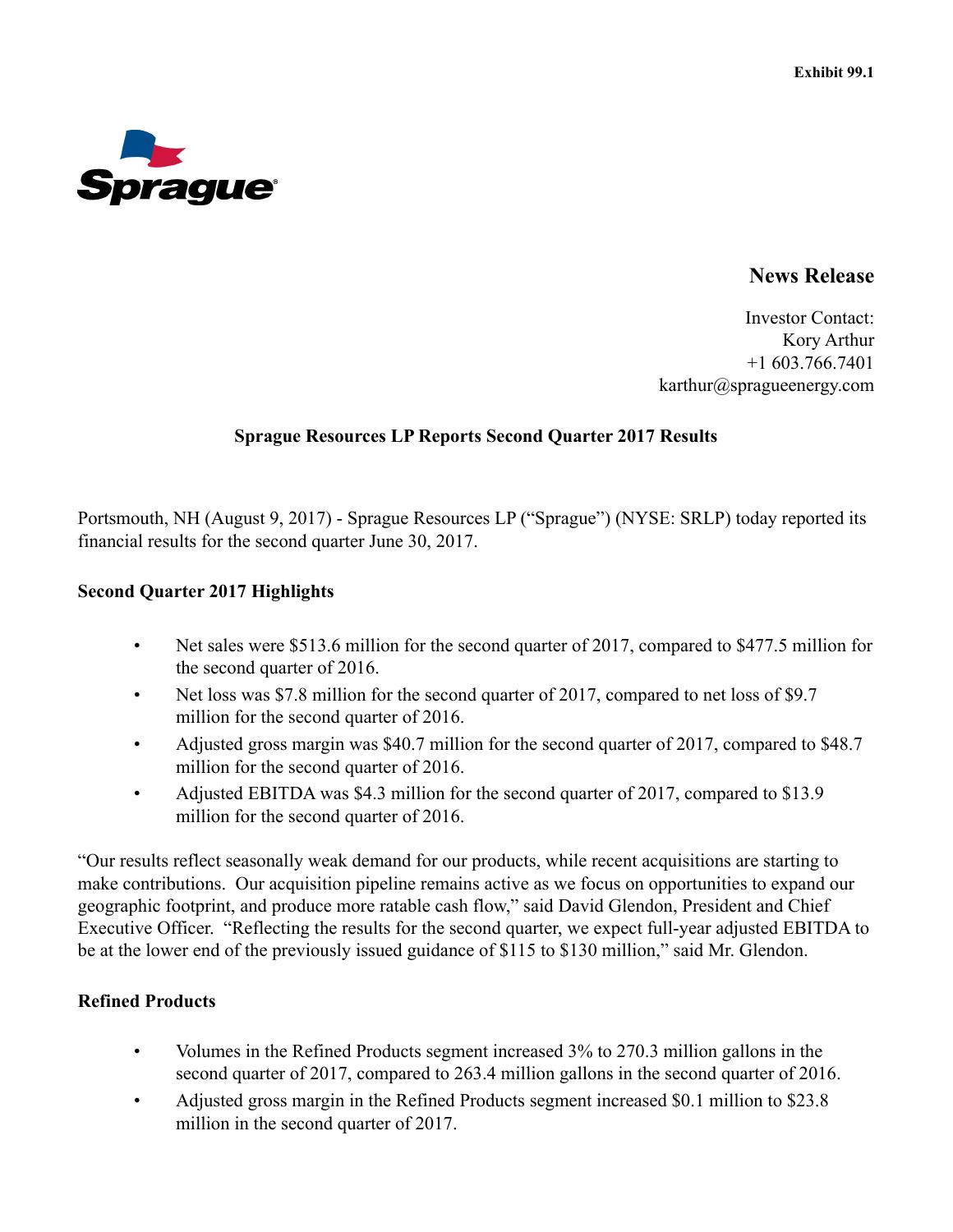"Sprague's Refined Products sales volumes increased 3% in the second quarter, supported by recent acquisitions," said Mr. Glendon. "The Refined Products adjusted gross margin was flat as volume increases were offset by small declines in unit margin."

# **Natural Gas**

- Natural Gas segment volumes decreased 5% to 13.5 million Bcf in the second quarter of 2017, compared to 14.2 million Bcf in the second quarter of 2016.
- Natural Gas adjusted gross margin decreased \$7.3 million, or 74%, to \$2.6 million for the second quarter of 2017, compared to \$9.8 million for the second quarter of 2016.

"Our Natural Gas adjusted gross margin declined by \$7.3 million for the quarter, with extended maintenance on the Algonquin pipeline increasing our supply costs to our customers, and reduced volatility limiting the level of supply optimization opportunities relative to the prior year," said Mr. Glendon. "Timing differences in the second quarter, related to forward positions and the fair value discount of the forward book, accounted for most of the remaining decline."

# **Materials Handling**

• Materials Handling adjusted gross margin decreased by \$0.3 million, or 3%, to \$12.8 million for the second quarter of 2017, compared to \$13.1 million for the second quarter of 2016.

"Sprague's Materials Handling adjusted gross margin decreased due to a reduction of heavy lift windmill activity offset by increased asphalt storage and handling fees with the completion of the asphalt conversion project at our Portsmouth terminal," reported Mr. Glendon.

# **Quarterly Distribution Increase**

On July 26, 2017, the Board of Directors of Sprague's general partner, Sprague Resources GP LLC, announced its thirteenth consecutive distribution increase and approved a cash distribution of \$0.6075 per unit for the quarter ended June 30, 2017, representing a 3% increase over the distribution declared for the quarter ended March 31, 2017. The distribution will be paid on August 11, 2017 to unitholders of record as of the close of business on August 7, 2017.

# **Financial Results Conference Call**

Management will review Sprague's second quarter 2017 financial results in a teleconference call for analysts and investors today, August 9, 2017.

| Date and Time:               | August 9, 2017 at 1:00 PM ET       |
|------------------------------|------------------------------------|
| Dial-in numbers:             | $(866)$ 516-2130 (U.S. and Canada) |
|                              | $(678)$ 509-7612 (International)   |
| Participation Code: 37160764 |                                    |

The conference call may also be accessed live by a webcast available on the "Investor Relations" page of Sprague's website at www.spragueenergy.com and will be archived on the website for one year.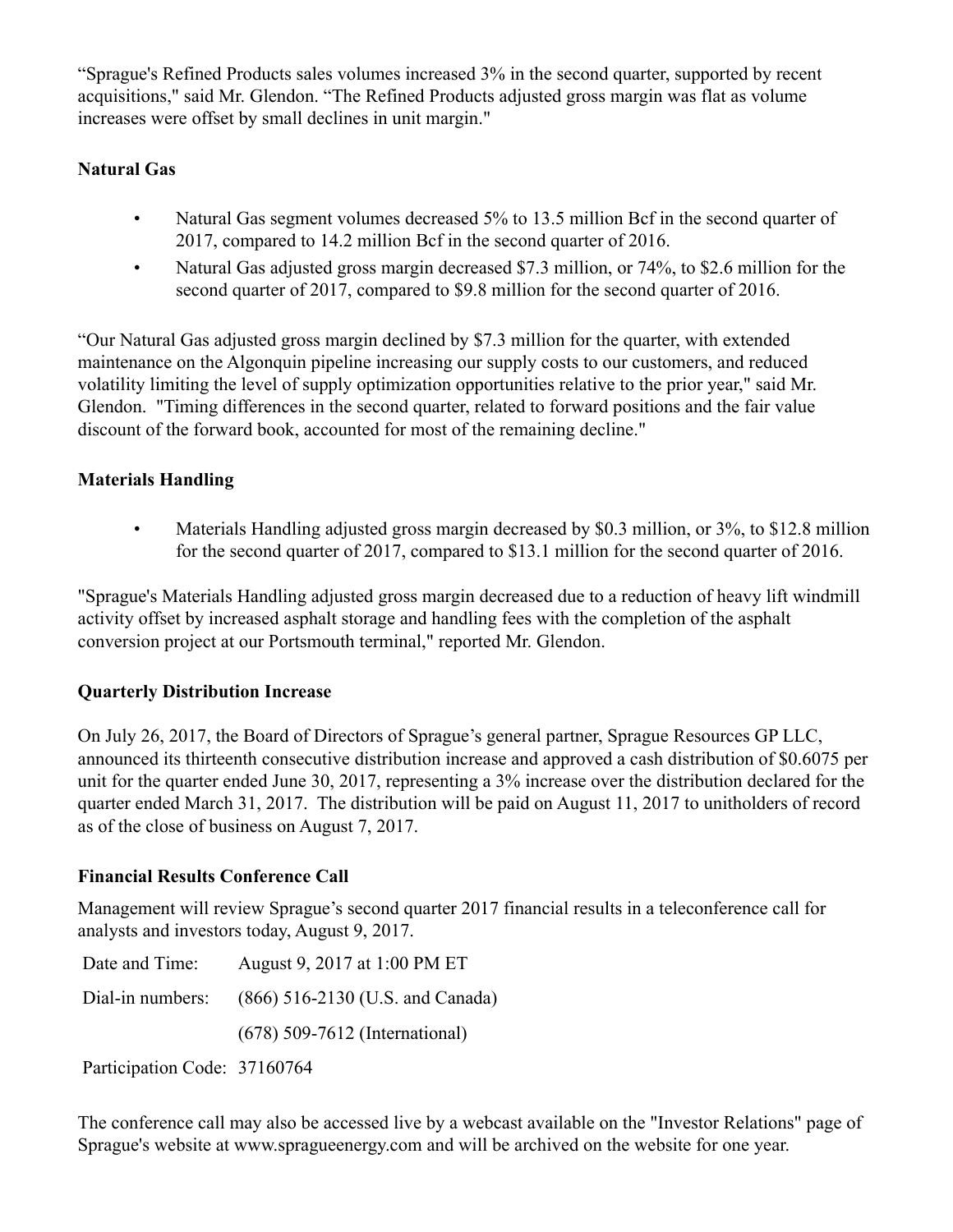## **About Sprague Resources LP**

Sprague Resources LP is a master limited partnership engaged in the purchase, storage, distribution and sale of refined petroleum products and natural gas. Sprague also provides storage and handling services for a broad range of materials.

### **Non-GAAP Financial Measures**

Adjusted EBITDA, adjusted gross margin and adjusted unit margin are measures not defined by GAAP. We define EBITDA as net income (loss) before interest, income taxes, depreciation and amortization. We define adjusted EBITDA as EBITDA increased by unrealized hedging losses and decreased by unrealized hedging gains, in each case with respect to refined products and natural gas inventory, prepaid forward contracts and natural gas transportation contracts. We define adjusted gross margin as net sales less cost of products sold (exclusive of depreciation and amortization) and decreased by total commodity derivative gains and losses included in net income (loss) and increased by realized commodity derivative gains and losses included in net income (loss), in each case with respect to refined products and natural gas inventory, prepaid forward contracts and natural gas transportation contracts.

To manage Sprague's underlying performance, including its physical and derivative positions, management utilizes adjusted gross margin. Adjusted gross margin is also used by external users of our consolidated financial statements to assess our economic results of operations and its commodity market value reporting to lenders. EBITDA and adjusted EBITDA are used as supplemental financial measures by external users of our financial statements, such as investors, trade suppliers, research analysts and commercial banks to assess the financial performance of our assets, operations and return on capital without regard to financing methods, capital structure or historical cost basis; the ability of our assets to generate sufficient revenue, that when rendered to cash, will be available to pay interest on our indebtedness and make distributions to our equity holders; repeatable operating performance that is not distorted by non-recurring items or market volatility; and, the viability of acquisitions and capital expenditure projects.

Sprague believes that investors benefit from having access to the same financial measures that are used by its management and that these measures are useful to investors because they aid in comparing its operating performance with that of other companies with similar operations. The adjusted EBITDA, adjusted gross margin and adjusted unit margin data presented by Sprague may not be comparable to similarly titled measures at other companies because these items may be defined differently by other companies. Please see the attached reconciliations of net income to adjusted EBITDA and operating income to adjusted gross margin.

With regard to guidance, reconciliation of non-GAAP adjusted EBITDA to the closest corresponding GAAP measure (expected net income (loss)) is not available without unreasonable efforts on a forwardlooking basis due to the inherent difficulty and impracticality of forecasting certain amounts required by GAAP such as unrealized gains and losses on derivative hedges, which can have a significant and potentially unpredictable impact on our future GAAP financial results.

### **Forward Looking Statements**

This press release may include forward-looking statements that we believe to be reasonable as of today's date. These forward-looking statements involve risks and uncertainties and other factors that are difficult to predict and many of which are beyond management's control. Although Sprague believes that the assumptions underlying these statements are reasonable, investors are cautioned that such forward-looking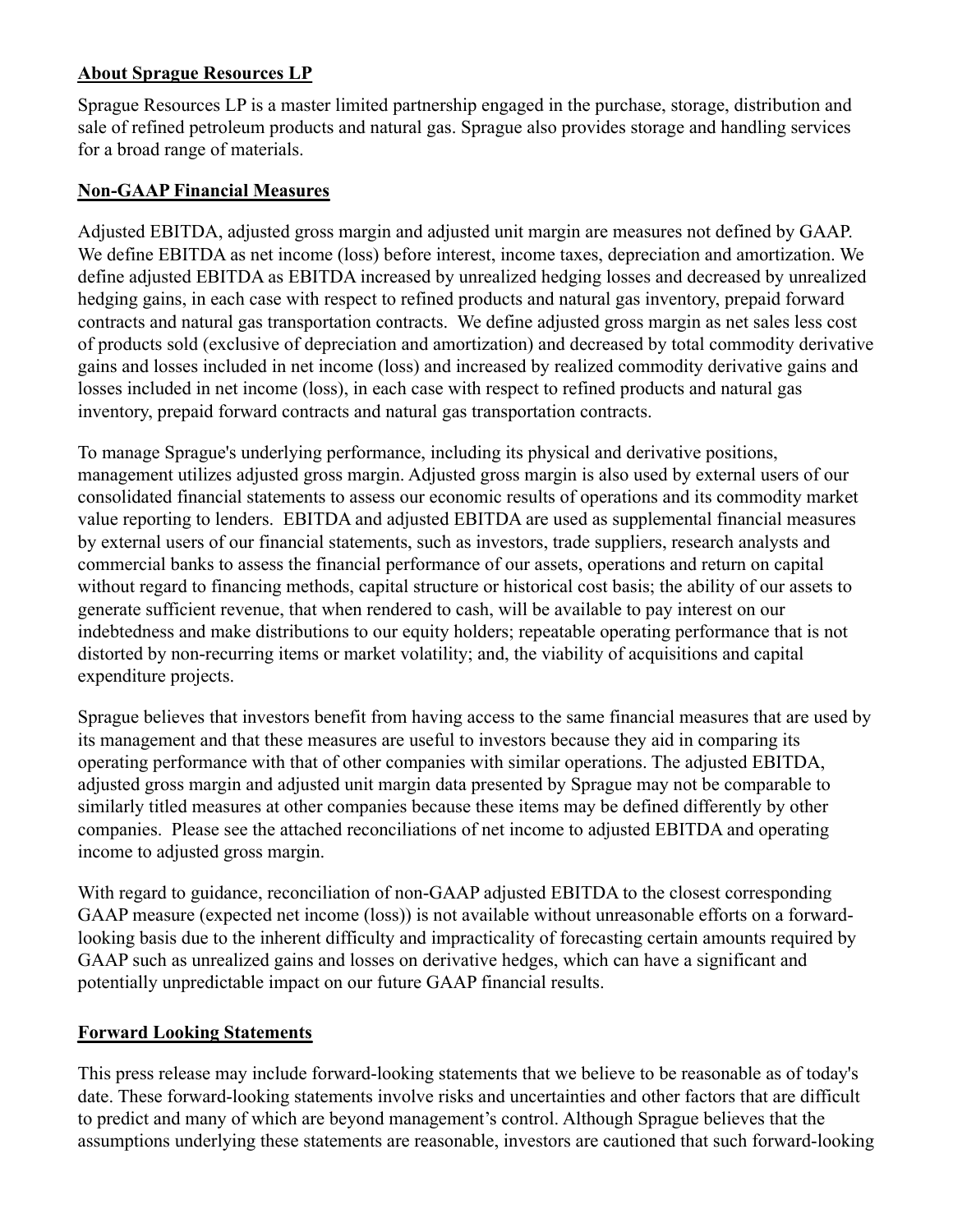statements are inherently uncertain and involve risks that may affect our business prospects and performance causing actual results to differ from those discussed in the foregoing release. Such risks and uncertainties include, by way of example and not of limitation: increased competition or changes in the marketplace for our products or services; changes in supply or demand for our products or services; security and cyber-risks; adverse weather conditions or economic conditions; changes in operating conditions and costs; changes in the level of environmental remediation spending; potential equipment malfunction; potential labor issues; the legislative or regulatory environment; unexpected terminal construction/repair or delays; nonperformance by major customers or suppliers; our ability to successfully complete our organic growth and acquisition projects and realize anticipated benefits; and, political and economic conditions, including the impact of potential terrorist acts and international hostilities. These and other applicable risks and uncertainties have been described more fully in Sprague's most recent Annual Report on Form 10-K filed with the U.S. Securities and Exchange Commission ("SEC") on March 10, 2017, and in our subsequent Form 10-Q, Form 8-K and other documents filed with or furnished to the SEC.

Sprague undertakes no obligation and does not intend to update any forward-looking statements to reflect new information or future events. You are cautioned not to place undue reliance on these forward-looking statements which speak only as of the date of this press release.

\*\*\*\*\*

This release is intended to be a qualified notice under Treasury Regulation Section 1.1446-4(b). Brokers and nominees should treat one hundred percent (100.0%) of Sprague's distributions to non-U.S. investors as being attributable to income that is effectively connected with a United States trade or business. Accordingly, Sprague's distributions to non-U.S. investors are subject to federal income tax withholding at the highest applicable effective tax rate.

###

(Financial Tables Below)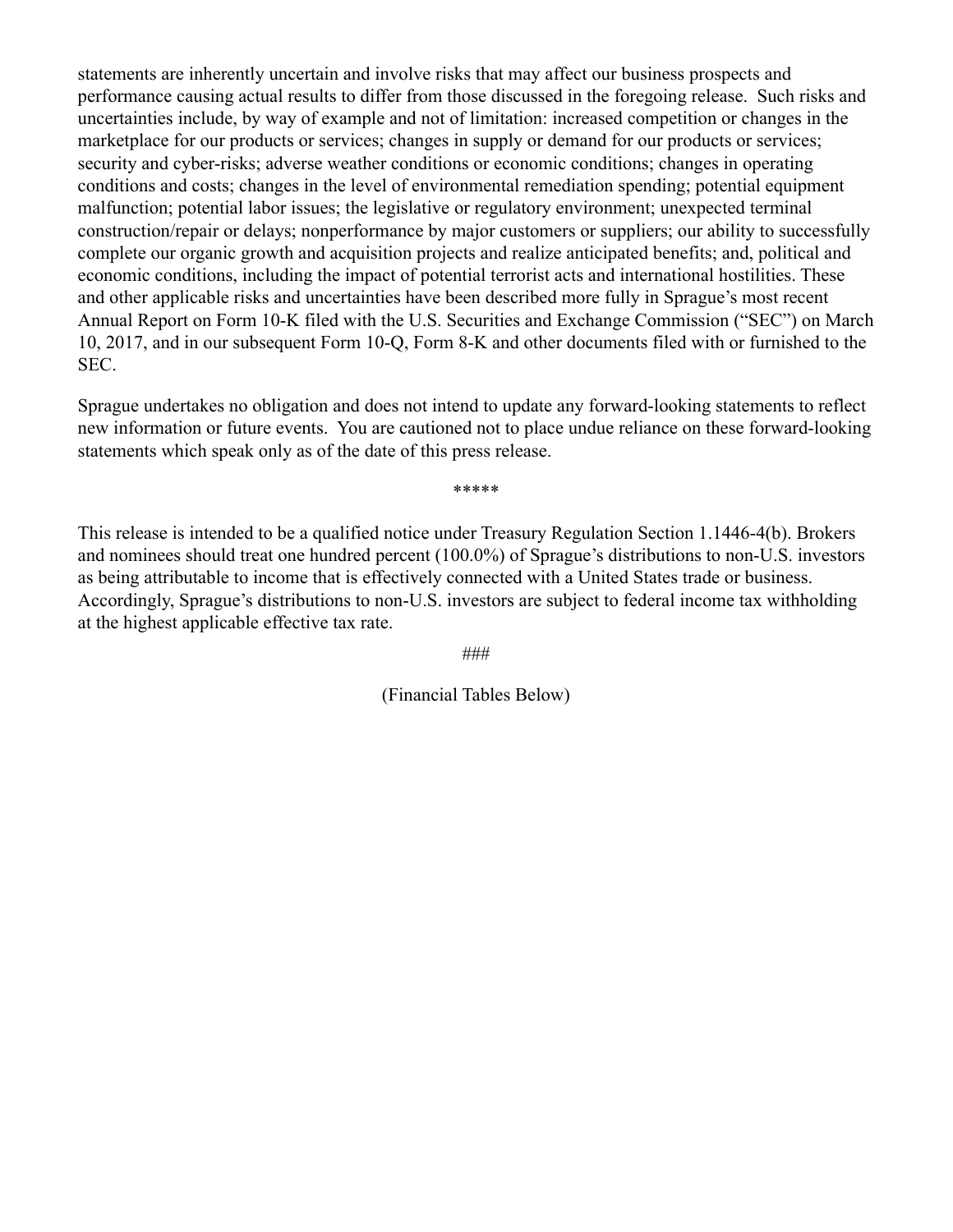#### **Sprague Resources LP Summary Financial Data Three and Six Months Ended June 30, 2017 and 2016**

|                                                                       | Three Months Ended June 30, |                   |                     | Six Months Ended June 30, |                     |            |                     |                   |  |
|-----------------------------------------------------------------------|-----------------------------|-------------------|---------------------|---------------------------|---------------------|------------|---------------------|-------------------|--|
|                                                                       | 2017<br>(unaudited)         |                   | 2016<br>(unaudited) |                           | 2017<br>(unaudited) |            | 2016<br>(unaudited) |                   |  |
|                                                                       |                             |                   |                     |                           |                     |            |                     |                   |  |
|                                                                       |                             | (\$ in thousands) |                     |                           |                     |            |                     | (\$ in thousands) |  |
| <b>Statement of Operations Data:</b>                                  |                             |                   |                     |                           |                     |            |                     |                   |  |
| Net sales                                                             | \$                          | 513,626           | $\mathbb{S}$        | 477,487                   | <sup>\$</sup>       | 1,431,433  | <sup>\$</sup>       | 1,200,394         |  |
| Operating costs and expenses:                                         |                             |                   |                     |                           |                     |            |                     |                   |  |
| Cost of products sold (exclusive of depreciation and<br>amortization) |                             | 469,058           |                     | 441,107                   |                     | 1,264,204  |                     | 1,080,727         |  |
| Operating expenses                                                    |                             | 16,901            |                     | 16,524                    |                     | 33,733     |                     | 33,353            |  |
| Selling, general and administrative                                   |                             | 19,624            |                     | 18,234                    |                     | 45,913     |                     | 42,364            |  |
| Depreciation and amortization                                         |                             | 6,950             |                     | 5,641                     |                     | 12,882     |                     | 10,672            |  |
| Total operating costs and expenses                                    |                             | 512,533           |                     | 481,506                   |                     | 1,356,732  |                     | 1,167,116         |  |
| Operating income (loss)                                               |                             | 1,093             |                     | (4,019)                   |                     | 74,701     |                     | 33,278            |  |
| Other income (expense)                                                |                             | 119               |                     |                           |                     | 183        |                     | (95)              |  |
| Interest income                                                       |                             | 88                |                     | 212                       |                     | 172        |                     | 339               |  |
| Interest expense                                                      |                             | (8,279)           |                     | (6,511)                   |                     | (15, 434)  |                     | (13, 494)         |  |
| (Loss) income before income taxes                                     |                             | (6,979)           |                     | (10,318)                  |                     | 59,622     |                     | 20,028            |  |
| Income tax provision                                                  |                             | (813)             |                     | 573                       |                     | (2,915)    |                     | 48                |  |
| Net (loss) income                                                     |                             | (7, 792)          |                     | (9,745)                   |                     | 56,707     |                     | 20,076            |  |
| Incentive distributions declared                                      |                             | (854)             |                     | (381)                     |                     | (1, 596)   |                     | (656)             |  |
| Limited partners' interest in net (loss) income                       | $\mathbb{S}$                | $(8,646)$ \$      |                     | $(10, 126)$ \$            |                     | 55,111     | $\mathcal{S}$       | 19,420            |  |
| Net (loss) income per limited partner unit:                           |                             |                   |                     |                           |                     |            |                     |                   |  |
| Common - basic                                                        | $\$$                        | $(0.39)$ \$       |                     | $(0.48)$ \$               |                     | 2.52       | \$                  | 0.91              |  |
| Common - diluted                                                      | \$                          | $(0.39)$ \$       |                     | $(0.48)$ \$               |                     | 2.48       | \$                  | 0.89              |  |
| Subordinated - basic and diluted                                      |                             | $N/A$ \$          |                     | (0.48)                    |                     | $N/A$ \$   |                     | 0.91              |  |
| Units used to compute net income per limited partner unit:            |                             |                   |                     |                           |                     |            |                     |                   |  |
| Common - basic                                                        |                             | 22,319,704        |                     | 11,229,805                |                     | 21,864,875 |                     | 11,169,860        |  |
| Common - diluted                                                      |                             | 22,319,704        |                     | 11,229,805                |                     | 22,200,070 |                     | 11,456,519        |  |
| Subordinated - basic and diluted                                      |                             | N/A               |                     | 10,071,970                |                     | N/A        |                     | 10,071,970        |  |
| Distribution declared per unit                                        | \$                          | 0.6075            | \$                  | 0.5475                    | \$                  | 1.2000     | \$                  | 1.0800            |  |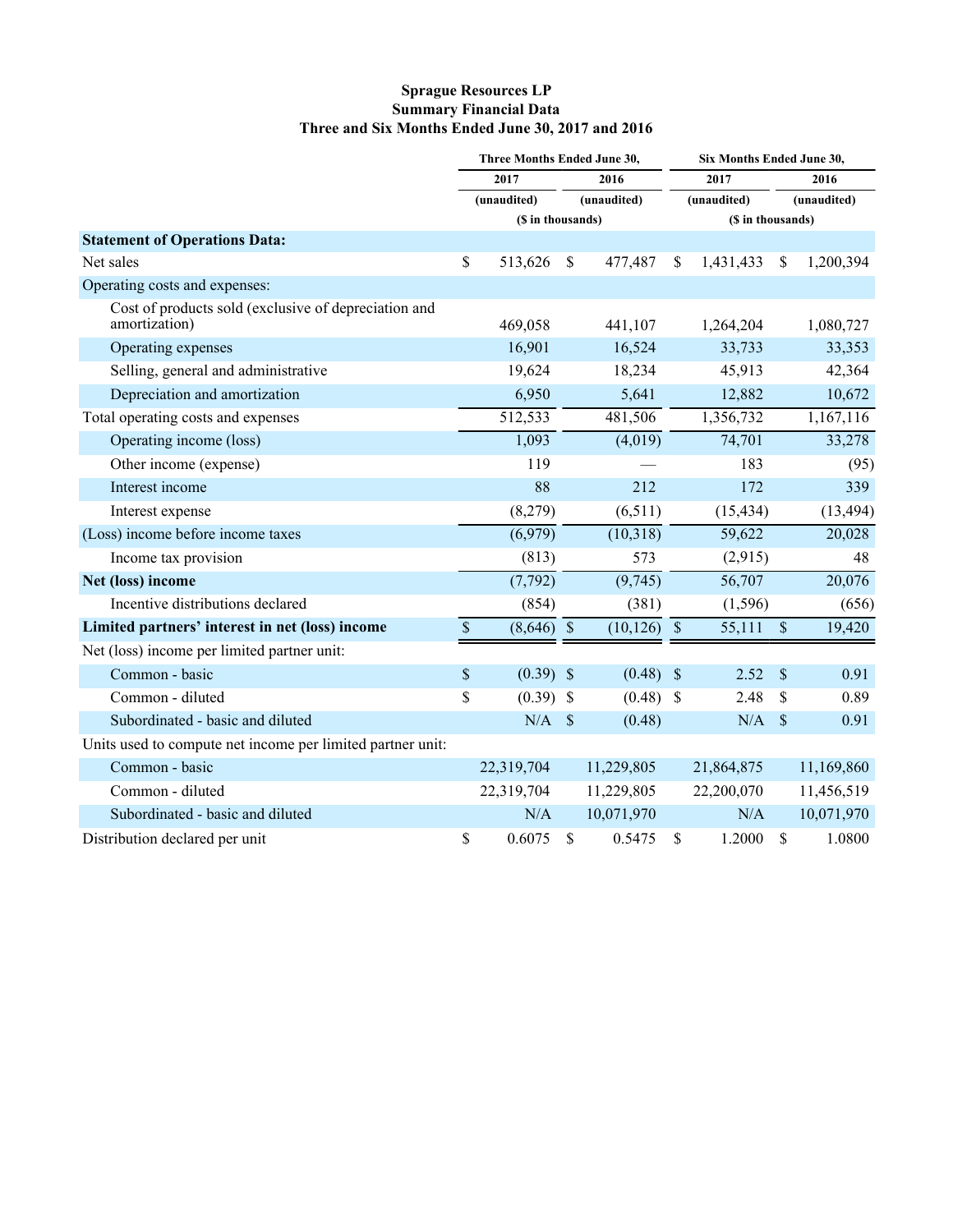#### **Sprague Resources LP Volume, Net Sales and Adjusted Gross Margin by Segment Three and Six Months Ended June 30, 2017 and 2016**

|                                                                        | Three Months Ended June 30, |                               |                          | Six Months Ended June 30, |                               |           |                           |           |  |
|------------------------------------------------------------------------|-----------------------------|-------------------------------|--------------------------|---------------------------|-------------------------------|-----------|---------------------------|-----------|--|
|                                                                        | 2017<br>2016                |                               |                          | 2017                      |                               | 2016      |                           |           |  |
|                                                                        |                             | (unaudited)                   |                          | (unaudited)               | (unaudited)                   |           | (unaudited)               |           |  |
|                                                                        |                             | (\$ and volumes in thousands) |                          |                           | (\$ and volumes in thousands) |           |                           |           |  |
| <b>Volumes:</b>                                                        |                             |                               |                          |                           |                               |           |                           |           |  |
| Refined products (gallons)                                             |                             | 270,312                       |                          | 263,382                   |                               | 743,022   |                           | 740,754   |  |
| Natural gas (MMBtus)                                                   |                             | 13,510                        |                          | 14,158                    |                               | 33,714    |                           | 32,989    |  |
| Materials handling (short tons)                                        |                             | 695                           |                          | 615                       |                               | 1,276     |                           | 1,252     |  |
| Materials handling (gallons)                                           |                             | 152,418                       |                          | 81,018                    |                               | 227,682   |                           | 156,408   |  |
| <b>Net Sales:</b>                                                      |                             |                               |                          |                           |                               |           |                           |           |  |
| Refined products                                                       | \$                          | 430,984                       | $\$$                     | 390,725                   | $\mathbb{S}$                  | 1,212,574 | $\boldsymbol{\mathsf{S}}$ | 980,669   |  |
| Natural gas                                                            |                             | 65,708                        |                          | 68,769                    |                               | 185,374   |                           | 184,388   |  |
| Materials handling                                                     |                             | 12,798                        |                          | 13,153                    |                               | 22,723    |                           | 24,544    |  |
| Other operations                                                       |                             | 4,136                         |                          | 4,840                     |                               | 10,762    |                           | 10,793    |  |
| Total net sales                                                        | $\overline{\mathcal{S}}$    | 513,626                       | $\overline{\mathcal{S}}$ | $\frac{477,487}{S}$       |                               | 1,431,433 | $\overline{\$}$           | 1,200,394 |  |
| Reconciliation of Operating Income (loss) to Adjusted Gross Margin:    |                             |                               |                          |                           |                               |           |                           |           |  |
| <b>Operating income (loss)</b>                                         | \$                          | 1,093                         | $\$$                     | $(4,019)$ \$              |                               | 74,701    | \$                        | 33,278    |  |
| Operating costs and expenses not allocated to operating segments:      |                             |                               |                          |                           |                               |           |                           |           |  |
| Operating expenses                                                     |                             | 16,901                        |                          | 16,524                    |                               | 33,733    |                           | 33,353    |  |
| Selling, general and administrative                                    |                             | 19,624                        |                          | 18,234                    |                               | 45,913    |                           | 42,364    |  |
| Depreciation and amortization                                          |                             | 6,950                         |                          | 5,641                     |                               | 12,882    |                           | 10,672    |  |
| Add: unrealized (gain) loss on inventory derivatives                   |                             | (4, 539)                      |                          | 8,652                     |                               | (29, 047) |                           | 11,956    |  |
| Add: unrealized (gain) loss on prepaid forward<br>contract derivatives |                             | (267)                         |                          | (560)                     |                               | (240)     |                           | (1,041)   |  |
| Add: unrealized loss (gain) on natural gas<br>transportation contracts |                             | 949                           |                          | 4,205                     |                               | (6, 865)  |                           | 4,549     |  |
| Total adjusted gross margin:                                           | $\mathbb{S}$                | 40,711                        | $\$$                     | 48,677                    | $\mathcal{S}$                 | 131,077   | $\$$                      | 135,131   |  |
| <b>Adjusted Gross Margin:</b>                                          |                             |                               |                          |                           |                               |           |                           |           |  |
| Refined products                                                       | \$                          | 23,815                        | \$                       | 23,735                    | \$                            | 63,293    | $\boldsymbol{\mathsf{S}}$ | 65,377    |  |
| Natural gas                                                            |                             | 2,568                         |                          | 9,839                     |                               | 41,158    |                           | 40,961    |  |
| Materials handling                                                     |                             | 12,798                        |                          | 13,129                    |                               | 22,723    |                           | 24,521    |  |
| Other operations                                                       |                             | 1,530                         |                          | 1,974                     |                               | 3,903     |                           | 4,272     |  |
| Total adjusted gross margin                                            | \$                          | 40,711                        | $\mathbb S$              | 48,677                    | $\overline{\$}$               | 131,077   | $\mathsf{\$}$             | 135,131   |  |